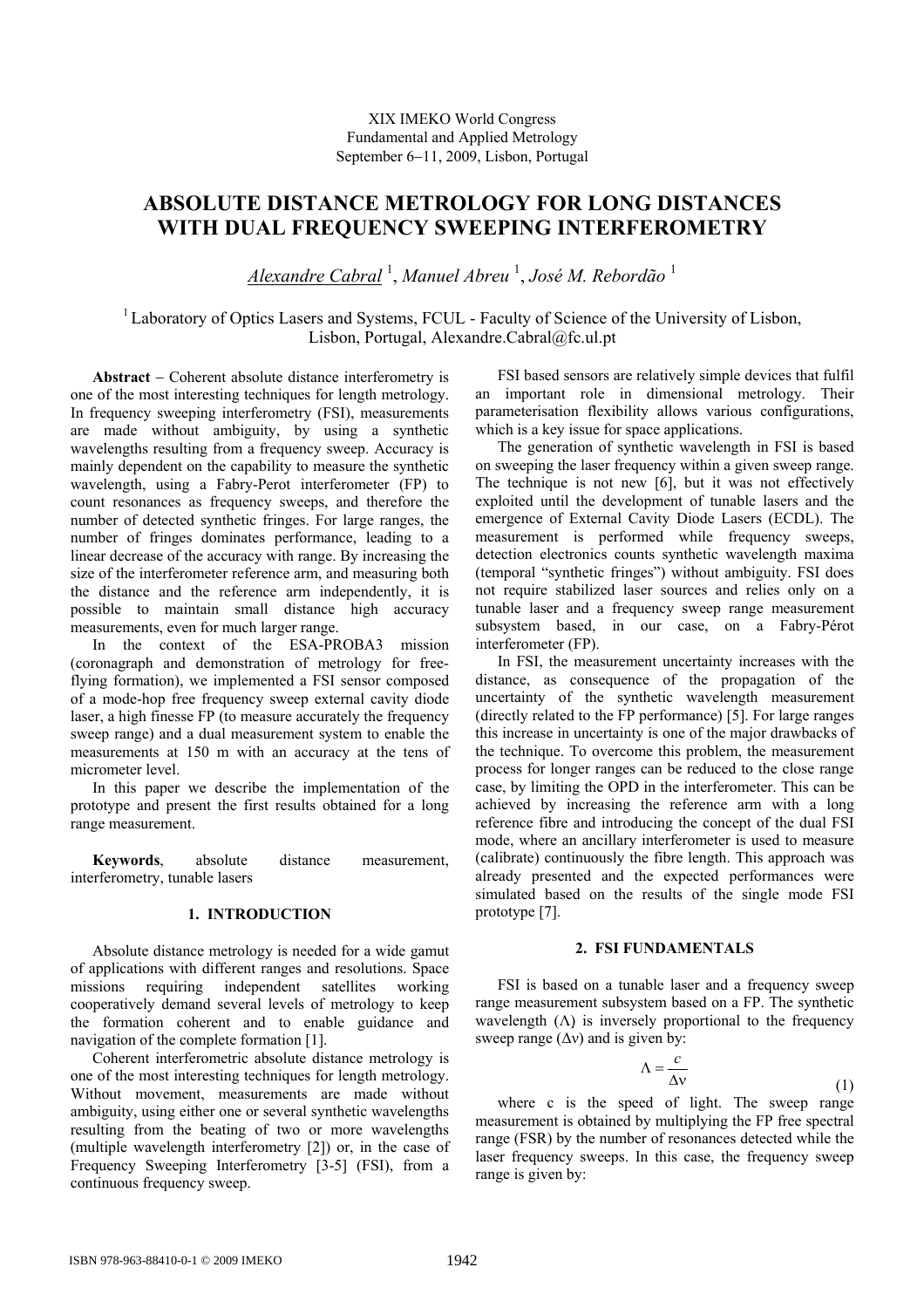$$
\Delta v = r \cdot FSR \tag{2}
$$

where r is the number of detected free spectral ranges detected (number of resonances minus one).

From (1) and (2) we obtain:

$$
\Lambda = \frac{c}{r \cdot FSR} \tag{3}
$$

FSI measures the absolute value of the OPD between the two arms of a Michelson interferometer (Fig. 1). While the frequency sweeps, detection electronics count the number of fringe cycles including the remainder fractional part (fringe phase), from the beginning to the end of the sweep without ambiguity. The measured length L (half OPD) is given by:

$$
L = \frac{N}{2} \cdot \frac{\Lambda}{n} = \frac{N}{2} \cdot \frac{c}{r \cdot FSR \cdot n}
$$
(4)

where N is the number of synthetic fringes and n the refractive index of the propagation medium.



Fig. 1. FSI setup. While the laser sweeps the frequency, the interferometer detector acquires the fringes and a FP measures the sweep range by counting the resonances of the cavity.

#### *2.1. FSI Performances*

Sensor performance does not depend on the stability of the absolute value of the frequency but on the uncertainty in the frequency sweep range: therefore there is no need to calibrate the system for absolute frequencies.

The final uncertainty of the system has two major contributors:

- $\blacksquare$  the uncertainty in the measured number (N) of synthetic fringes (the synthetic fringe interpolation uncertainty);
- $\blacksquare$  the uncertainty in the synthetic wavelength value, depending on:
	- uncertainties in the FSR value and
	- determination of the number (r) of detected FSR.

The uncertainty component in N is influenced only by the fringe phase uncertainty because the integer number of fringes can be considered to be measured exactly. This uncertainty only on the synthetic wavelength, and is therefore the dominant component for small distances.

The two following components, in r and in FSR, determine the uncertainty in the sweep range measurement, and are related to the FP performances.

The value of δr is dependent on FP finesse and on the capability of the signal processing to localize resonance maxima. In order to locate resonance maxima in time unambiguously, the maxima of the signal generated by the FP should be clearly discriminated. The higher the finesse, the easier it is to locate accurately each resonance maxima in time and, therefore, reduce derived sensor errors.

The value of δFSR is determined by the FP calibration and stability. The stability depends on length and optical variations induced by temperature and misalignments. For high resolution (low δFSR), thermal stabilization and lowthermal expansion materials like Zerodur may be required.

In contrast to the uncertainty in the synthetic fringe interpolation, the uncertainty components related to the sweep range measurement increase as range increases. These components become dominant for large distances.

The component related to the uncertainty in the refractive index n also scales with the measured distance but in space this factor in null, for test purposes and using standard laboratory environmental control, it can be easily considered negligible.

## **3. PROTOTYPE IMPLEMENTATION**

The prototype was designed to enable measurements for distances around 150 m, in view of the European Space Agency (ESA) PROBA3 mission (coronagraph and demonstration of metrology for free-flying formation). This setup is the follow up of an earlier prototype (single mode FSI) implemented to measure distances up to 10 m [5].

#### *3.1. Dual mode prototype design and implementation*

The requirements for the PROBA3 mission absolute distance sensor, imply the measurement at a 10 Hz rate with an uncertainty smaller than 64  $\mu$ m at  $2\sigma$ , for a distance up to 150 m.

For such OPD, in a traditional FSI implementation (single interferometer mode), the uncertainty is dominated by the two uncertainty components related to the sweep range measurement. In order to achieve the required uncertainty one would have to increase the FP stability (thermal and mechanical) and improve the calibration and resonance detection characteristics (i.e. using Pound-Drever-Hall technique to lock the laser into FP resonances). As a consequence, the expected impact on sensor complexity would be critical for the implementation of the FSI technique in view of a space application.

The approach we have already proposed [7] and demonstrate in this paper, use two interferometers in a dual FSI scheme. Adding a long reference fibre in the reference arm, the measured OPD is reduced to the real distance minus half fibre optical path length. Using an additional interferometer, the fibre is calibrated with the same accuracy but with lower requirements. This assumes that the fibre length s constant and therefore the calibration will be the result of averaging for a certain time frame (uncertainty reduced by a factor of  $\sqrt{N}$ ).

For the dual FSI prototype, an air spaced confocal etalon was selected and manufactured under precise specifications. This FP has a FSR of 1.5 GHz, corresponding to a 50 mm spacer made in Zerodur. The cavity is thermally controlled in order to maintain the FSR stability.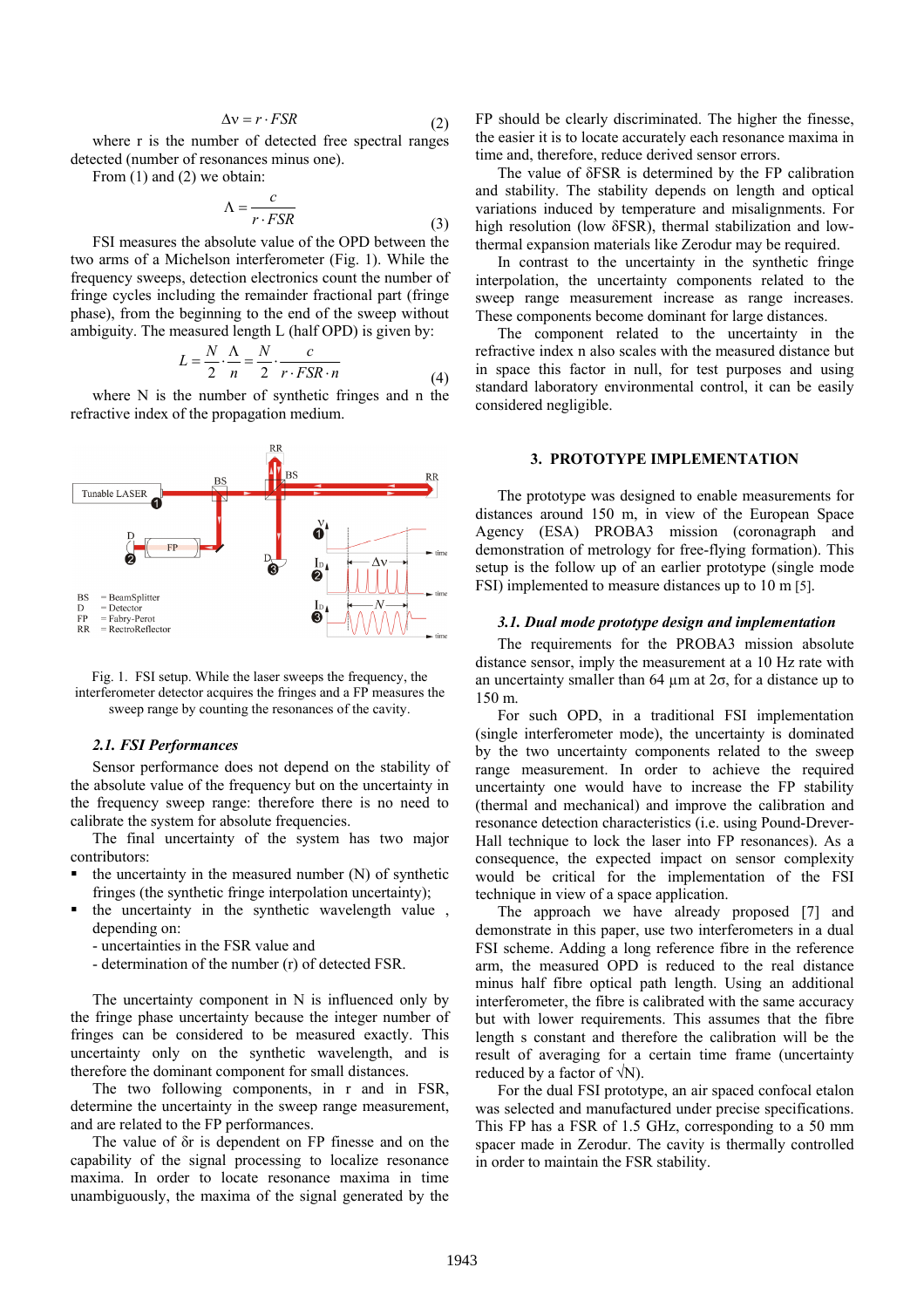The tunable laser is a fiber pigtailed ECDL capable of a mode-hop-free sweep range of 70 GHz (TBL-7000 from NewFocus in a Littman-Metcalf mounting at 1064 nm).

The dual FSI sensor comprises three subunits:

- Laser & Detection – contains the ECDL and the detectors for the two interferometers and the FP.

- FSI Head – FP and FSI interferometers beam splitter.

- Optical Head – forming the interferometer arms.

The three units are connected with FC/APC polarization maintaining fibres.

Fig. 2. shows a picture of the Dual mode FSI sensor breadboard where is possible to identify the FSI Head, the Optical Head, the Laser & Detection unit and the long reference fibre housing.



Fig. 2. Dual mode FSI sensor breadboard.

In the Laser & Detection unit, all components are fibre coupled, allowing to position them independently of the other two units. The fibres selected are polarisation maintaining (PM) with FC/APC connectors (low return loss) that will prevent the back reflections to the laser. As the ECDLaser behaviour is highly sensitive to feedback, the FSI Head also includes a Faraday Isolator to prevent any residual back reflection into the laser (the need for this isolator will be determined during the next system tests). The housing of the reference fibre ensures mechanical stability and increases (by inertia) the short term thermal stability.

The measurement interferometer detects the OPD between the OPL of twice the distance in measurement (due to the round trip) and the OPL added by the reference fibre, as it is shown in Fig. 3. (top) - OPL of  $F_{REF}$  minus the OPL of F<sub>MEAS</sub>. The position of the reference retro-reflector  $(RR_{REF})$  determines the location of the point from where the absolute measurement is referenced. The reference interferometer, shown in Fig. 3. (bottom), will measure exactly the OPL added by the reference fibre.



Fig. 3. The dual FSI measurement (top) and reference (bottom) Interferometer.

Fig. 4. presents an example of the acquired signals for the case of a small OPD of 1 m (top) and for the long reference fibre (middle). On the bottom of Fig.4. one can see the common FP resonances.



Fig. 4 Typical FSI interferometer and FP signals for a small OPD of 1 m (top) and for the long reference fibre (middle) - 71 m of fused silica, corresponding to an OPL of approximately 100 m – and the resonances common to both (bottom).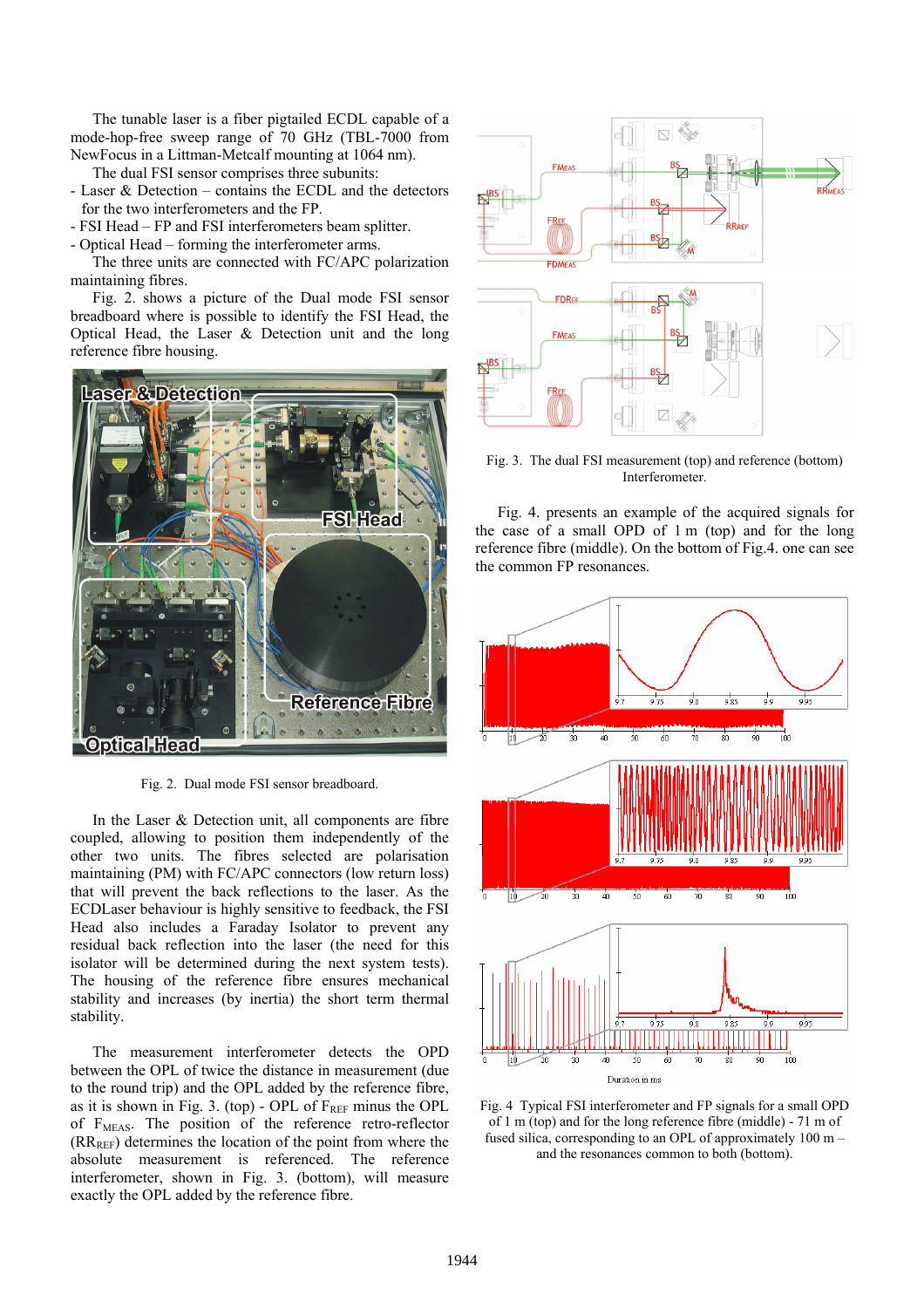#### *3.4. Dual mode performance results*

In order to evaluate sensor performance, a set of measurement tests were performed. In this dual FSI approach, the final uncertainty is the sum of three components:

- uncertainty in the measurement of the small OPD (twice the absolute distance minus Reference Fibre length);
- calibration uncertainty of the Reference Fibre OPL;
- change in fibre OPL due to thermal variation.

Besides the measurement dispersion, there are other uncertainty components that can influence the final measurement accuracy. The resolution in the fringe phase and resonance position measurements is currently much smaller than the measurement dispersion, and thus its contribution is not significant. The uncertainty in the calibration of the FP FSR is the most important one for large distance measurements in a single FSI configuration but, in the dual approach, it is possible to achieve a very small contribution considering the value of the dispersion component. We will focus this issue later on this text.

To determine the uncertainty in the measurement of the small OPD, a small reference fibre of 1 m (equal to the measurement fibre) was used, in order to mimic in an optical table the equivalent condition of a larger measurement distance with a large reference fibre. Measurements were made up to 10 m., using a frequency sweep range around 70 GHz, corresponding to a synthetic wavelength of approximately 4 millimetres. Fig. 5 shows the results of the sensor performances for the measurement of the small OPD component, where each point corresponds to the 2σ dispersion (95% confidence interval) for 300 measurements.

As shown in the same figure, this contribution is lower than 10  $\mu$ m for the first meters, reaching 30  $\mu$ m for a 10 m absolute distance. It must be noted that the 10 m distance is currently being implemented using a fibre as propagation path (which is more sensitive to thermal variations than air).



Fig. 5. Uncertainty in the measurement of the small OPD (in  $\mu$ m)

To evaluate the component related with the calibration of the Reference Fibre, we used a 71 m fused silica fibre, corresponding to an OPL of approximately 103 m. 2500 sequential measurements were performed, each with a duration of 100 ms.

For this measurement set, we had to reduce the frequency sweep range down to 40 GHz, about half of the laser capability, in order to reduce the number of detected fringes. This limitation is mainly due to the maximum sampling frequency allowed by the signal acquisition board  $(5\times10^6$  samples per second) since several points per fringe are needed to enable a correct fringe processing, covering also a correct sampling rate that copes with any fringe period change due to the frequency instabilities of the laser.

In order to remove outliers caused by the effect of laser instabilities (specially evident for large ranges), every value that lied outside the  $3\sigma$  of the previous 10 measurement was discarded. Fig.6 shows the histograms of the measurement with and without outliers. As it can be seen, although with this procedure implied discarding approximately 40% of the measurements, the considered measurements show the expected normal distribution.



Fig. 6. Histograms of the long reference fibre measurement with (top) and without the outliers (bottom).

After the removing outliers, the measurement dispersion at  $2\sigma$  was 520 um for a mean value of 101 795 618 um. considering a total of 1500 measurement.

The final uncertainty in the fibre OPL will be a function of the number of measurements that contribute to the calculated average length. The longer the calibration duration, the higher will be the decrease (by  $\sqrt{N}$ ) in the uncertainty value resulting from the measurement dispersion. However, as the OPL of the fibre changes with temperature, the calibration period is limited by the thermal stability of the fibre. In order to apply the averaging processing, the change caused by temperature must be, at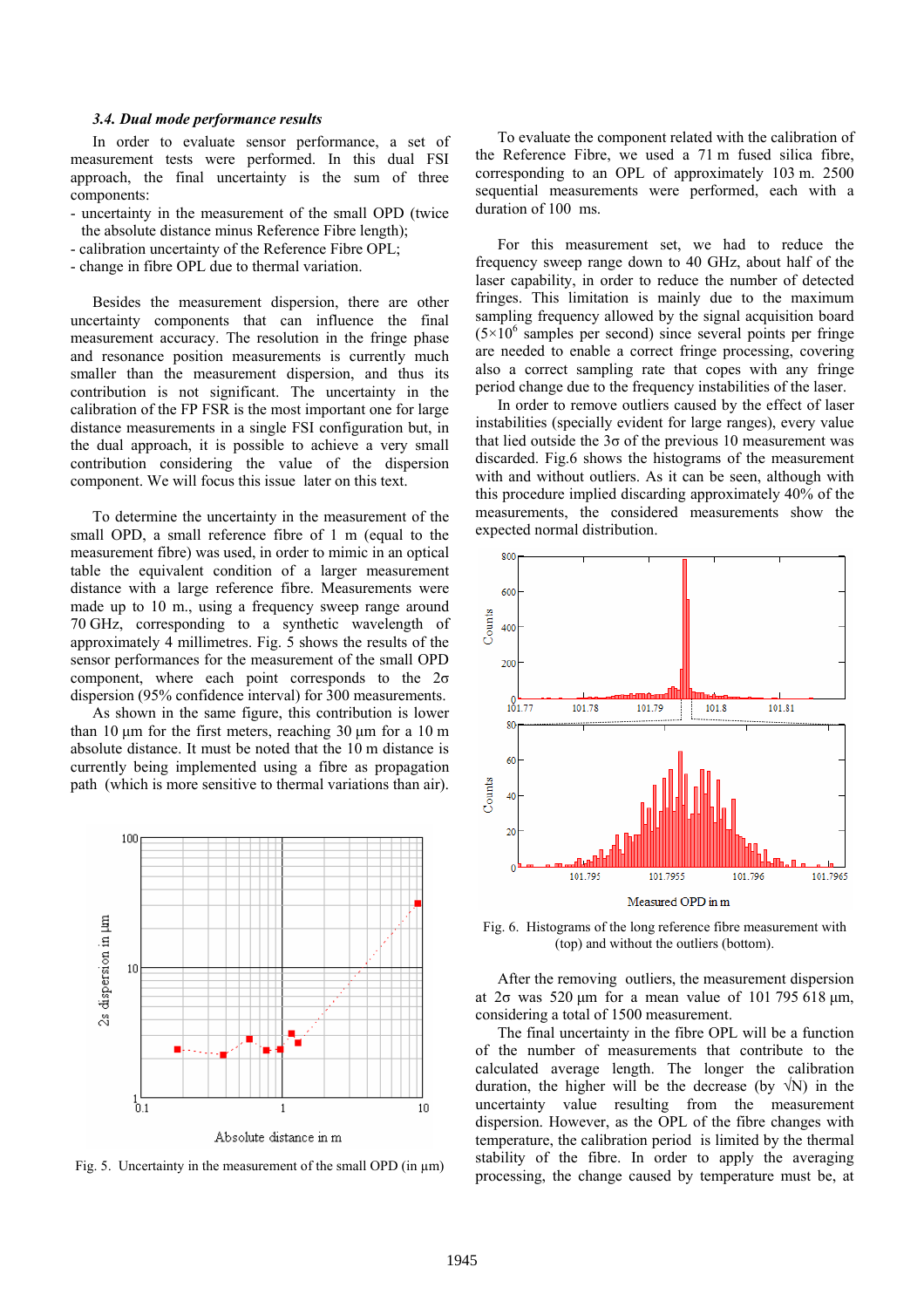least, one order of magnitude lower than the measurement dispersion.

Fig. 7. Shows the decrease in the uncertainty resulting from the process of averaging the measurements (the outliers were not considered).

The length change in fibre OPL due to thermal variation not only limits the calibration duration but also affect directly the final measurement uncertainty. During the measurements, the temperature in the optical table was monitored to evaluate the thermal stability. During the 250 s (2500 measurements of 100ms) the temperature was 21.734±0.007 ºC, leading to an OPL variation in the reference fibre of  $\pm 6 \mu m$  (considering the thermo-optic coefficient of fused silica of  $9\times10^{-6}$  °C<sup>-1</sup>), which is 2 orders of magnitude smaller than the dispersion (at  $2\sigma$ ).

It must be noted that this is an overestimation as the temperature variation inside the fibre core is expectedly smaller due to thermal inertia introduced by the fibre outer jacket and the fibre housing. It is thus acceptable to consider a calibration time of 250 s, leading to a contribution to the overall uncertainty smaller than  $10 \mu m$  (Fig. 7). In fact, if necessary, the calibration duration can even be larger: as an example, while air conditioning of our lab was off (to avoid vibration) the variation was smaller than  $\pm 0.014$  °C. An active thermal control in the fibre housing would make this contribution negligible.



Fig. 7. Decrease in the uncertainty resulting from the process of averaging the measurements of the OPL of the long reference fibre.

As already mentioned, it is acceptable to consider a calibration period of 240 s. Thus, the final overall uncertainty will be the sum of the uncertainty in the measurement of the small OPD with half of the contribution of the long reference fibre calibration (to the absolute distance will be added half the reference fibre OPD). Fig.8. shows the uncertainty for the current dual FSI configuration, using a 71 m fused silica reference fibre, which allows a measurement range from 50 m to 60 m with accuracy smaller than 40  $\mu$ m.



Fig. 8. Overall uncertainty for a 71 m fused silica reference fibre, considering a 4 minute calibration time.

The extension to the final 150 m, implies only the use of a longer reference fibre (200 m of fused silica). Although the length will triple, it will be possible to maintain the same level of accuracy, complying with the required uncertainty below the  $62 \mu m$ ; if one of the following conditions are met: - increase the acquisition sampling rate in order to use the

- full frequency sweep range capability of the laser (currently only half);
- increase the calibration period using, and if necessary, implement active thermal control in the fibre housing;

Comparing with the single FSI approach, the long distance measurement using the same uncertainty parameters would lead to an uncertainty of, at least, two orders of magnitude worst than the current dual FSI performance.

### **4. CONCLUSIONS**

This work shows that it is possible to achieve high accuracy at large distances using a dual FSI sensor approach, maintaining the reduced complexity inherent to FSI technique, which is a mandatory condition for space applications.

The first tests demonstrated already that the requirements that drive the design can be easily achievable. They also showed that there are still several path to improve performance, especially in what concerns the reference fibre calibration. The thermal active control of the fibre housing is an issue to be considered in future developments (note that only is needed relative stability).

The next steps will include the implementation of a controlled delay line to enable a better characterisation of the sensor at large distances, and the improvement of the signal processing algorithms, taking into account all the new features that the long reference fibre measurement introduced.

Frequency sweeping interferometry, and in particular the dual sensor concept using a long reference fibre, is can